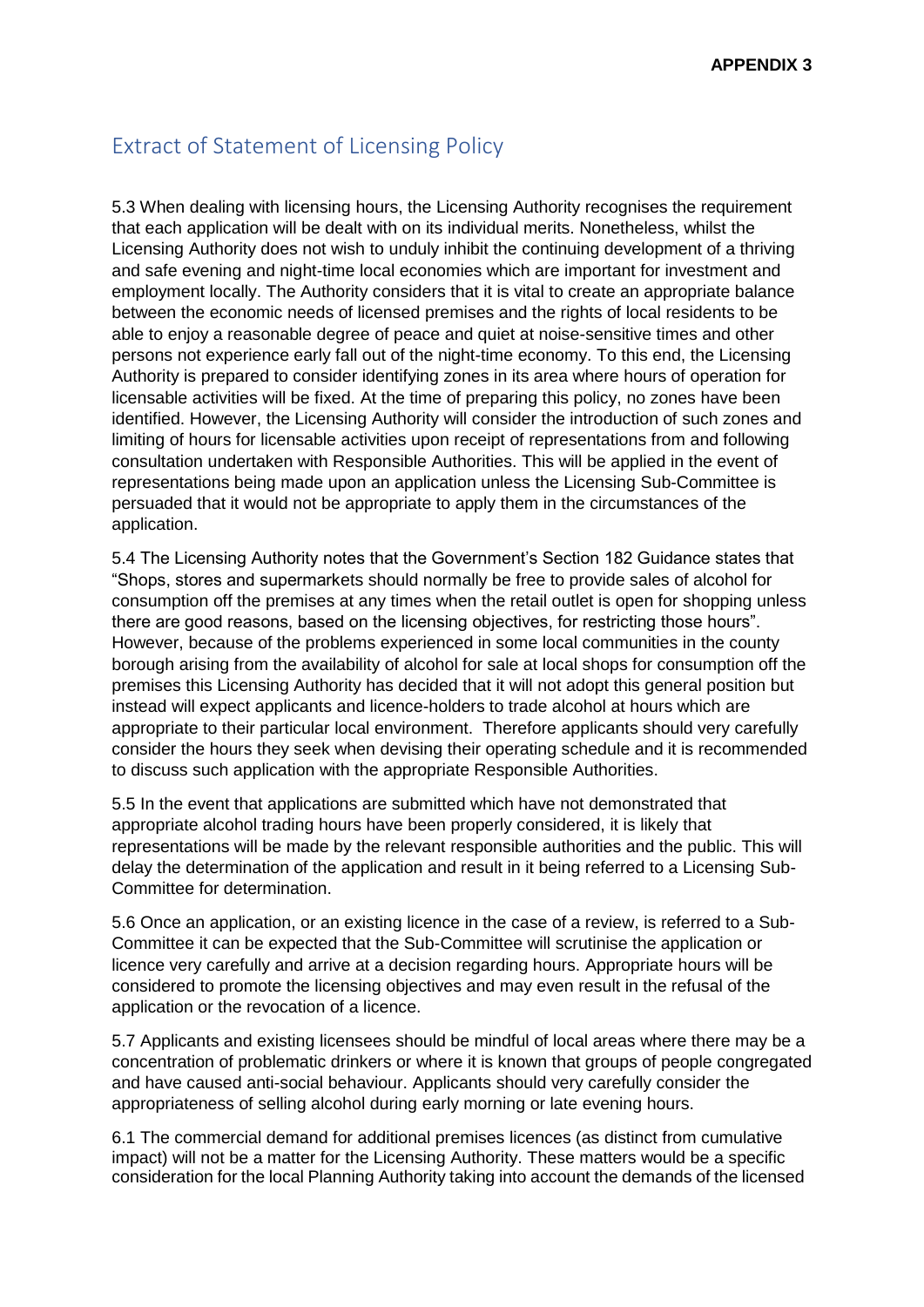trade and market demands.

7.4 The intent of the Licensing Act 2003 is to regulate the supply of alcohol. Licensing is therefore the key mechanism by which the availability of alcohol can be regulated, through regulating the times and days of the week alcohol can be sold, premises which can supply alcohol and the conditions of sale.

10.1 Licensed premises, especially those offering late night/early morning entertainment, alcohol and refreshment for large numbers of people, can be a source of crime and disorder problems.

10.2 The Licensing Authority will expect operating schedules (see section 27) to satisfactorily address these issues from the design of the premises through to the day-to-day operation of the business. Details of the factors that will need to be considered as part of the operating schedules are given in the Licensing Policies and matters for consideration when deciding applications, which are attached in the annex to this policy and in the Guidance notes for applicants.

10.3 Applicants are recommended to seek advice from the Licensing Authority's licensing officers and the police, as well as taking into account, as appropriate, local planning and transport policies, tourism, cultural and crime prevention strategies, when preparing their plans and operating schedules.

10.4 The Licensee/applicant should also use their own experience and knowledge of their customers and locations when drafting their operating schedule, which subsequently becomes the basis of conditions on the licence. Failure to do this may lead to a representation from the Authority, a responsible authority or other person. Applicants may wish to consider the following and are advised to refer to the Authority's 'Model Pool of Conditions' when considering an application.

- Is there CCTV, and, if so what are the areas covered, does it have the ability to see clear full face recording of patrons entering, does it record the patron search area at the entrance. What is the retention period of recordings, how easy it to access, produce copies or download images if requested by Police and Licensing.
- Are Security Industry Authority (SIA) door staff employed and what checks are made to the validity of the SIA licence? What records are kept of SIA checks, search policy, entrance policy, restriction of patrons using outside areas, such as smoking areas, employment times of SIA and their training?
- Is there ID scanning on entry to the premises? Will there be 'No ID No Entry' policy in place?
- Is there a clear drug and weapon policy? Is there a regular documented training of this policy carried out with staff when drugs/weapons are seized or stored. Are areas or surfaces designed to prevent the likelihood of drug use at the premises?
- Has the use of plastic or toughened glass for serving of alcohol been considered, will glass bottles be handed over the bar? Are there restrictions of drinks being taken outside?
- Is there a proof of age scheme, do the premises have a challenge 25 policy? Are staff trained regularly on this policy and is it documented?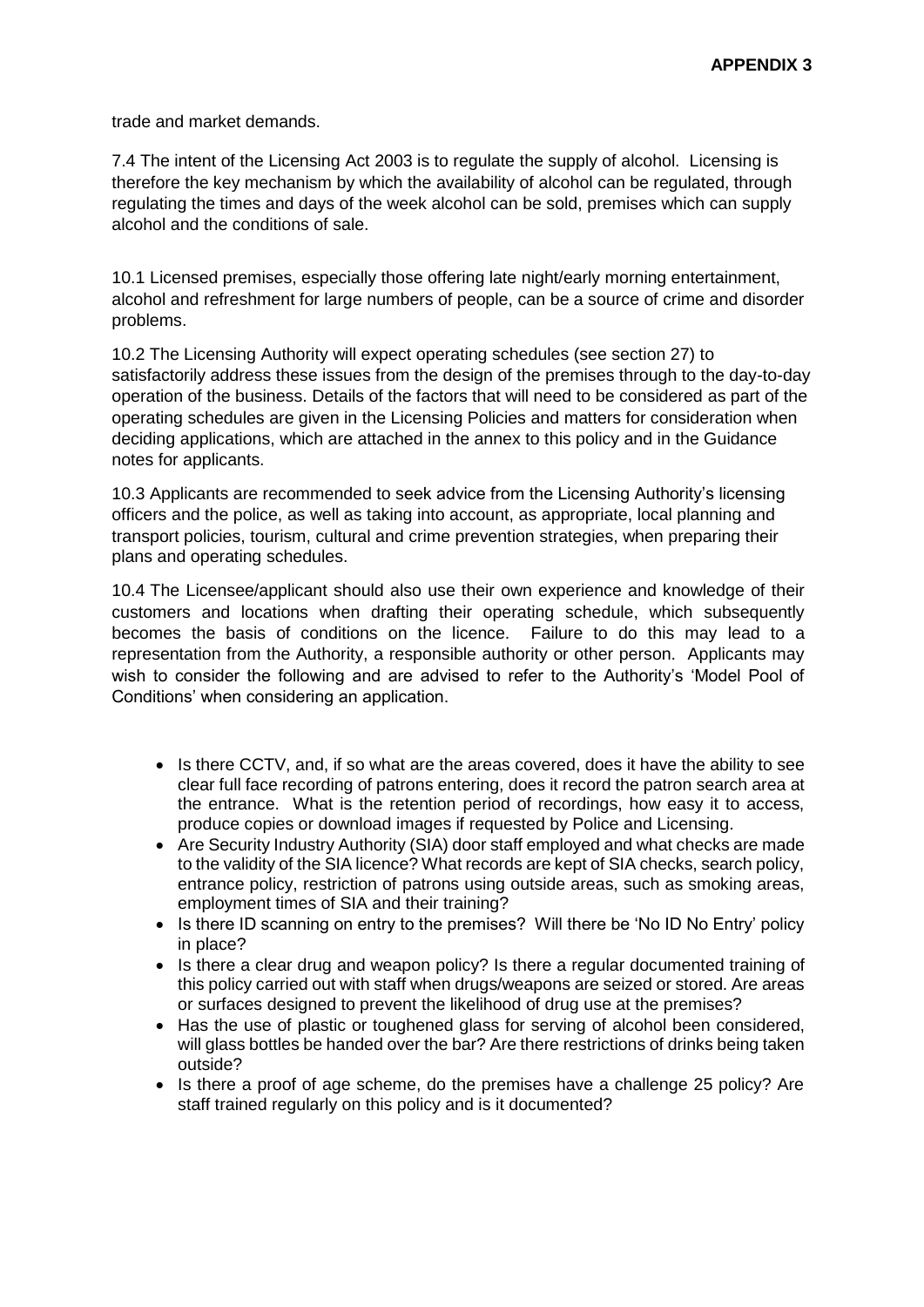11.1 Licensed premises have significant potential to impact adversely on persons living and working (including those carrying on business) in the area around the premises, and also further afield through public nuisances that arise from their operation. It is therefore important that in considering the promotion of this licensing objective, Licensing Authorities and Responsible Authorities focus on the effect of the licensable activities at the specific premises on these parties which may be disproportionate and unreasonable.

11.2 The definition of what may be considered as a potential or actual 'public nuisance' is to be interpreted in line with its broad common law meaning established through relevant case law. This is the interpretation which the Licensing Authority will apply when considering such matters. Matters giving rise to 'public nuisance' are mainly accepted to include issues relating to noise, light pollution, odour and litter. It may also arise as a result of the adverse effects of dust, insects, accumulations or any other matter which is determined to have an adverse impact on the living and working environment of other persons living and working in the area of the licenced premises.

11.3 The Licensing Authority recognises that limiting the public nuisance that may be associated with licensed premises and their operation is an important factor for health and well-being. The Licensing Authority recognises the key links to health and well-being from public nuisance in terms of disturbed sleep, stress caused by nuisance and pollution. Disturbed sleep and stress can add to residents' mental and physical health issues, and their wider wellbeing. Lack of sleep can have an impact on the immune system and can contribute to heart disease and diabetes. Lack of sleep can also contribute to anxiety and depression. Stress can contribute to anxiety and depression, and cardio-vascular diseases. Applicants should consider the potential impact their premise may have on public nuisance particularly from noise and put in place mitigating measures.

11.4 The Licensing Authority expects applicants for premises licences and club premises certificates to have made relevant enquiries and considerations about the local area before submitting their application. The purpose of this is to enable the applicant to consider the most appropriate controls for potential inclusion in the operating schedule with a view to ensuring their activities do not undermine the licensing objective with regard to the prevention of public nuisance. It is important to recognise that the impacts of licensed activity are not contained within a building. Inevitably there is a wider impact as people travel to and from the premises or congregate outside whilst it is in operation. Nuisance is best managed by careful consideration of the suitability of the selected site and any necessary mitigation at an early stage.

11.5 Applicants will be encouraged to demonstrate in their Operating Schedule that suitable and sufficient measures have been identified and will be implemented and maintained to prevent public nuisance. When a suitable site is identified, operating schedules should be prepared on the basis of a risk assessment of the potential sources of nuisance posed by the premises operation to those who may be impacted by their activities. The operating schedule should demonstrate an understanding of the level of risk of nuisance and include positive measures to manage any potential risks.

11.6 The Licensing Authority recommends that licensees apply a high standard of control to minimise the potential for any public nuisance that may arise from their operation of the premises, particularly where: • they are situated in a residential or noise sensitive area; or • extended opening hours are proposed.

11.7 The Licensing Authority recognises that beyond the immediate area surrounding the licensed premises the control that a licence-holder can exert over its patrons diminishes and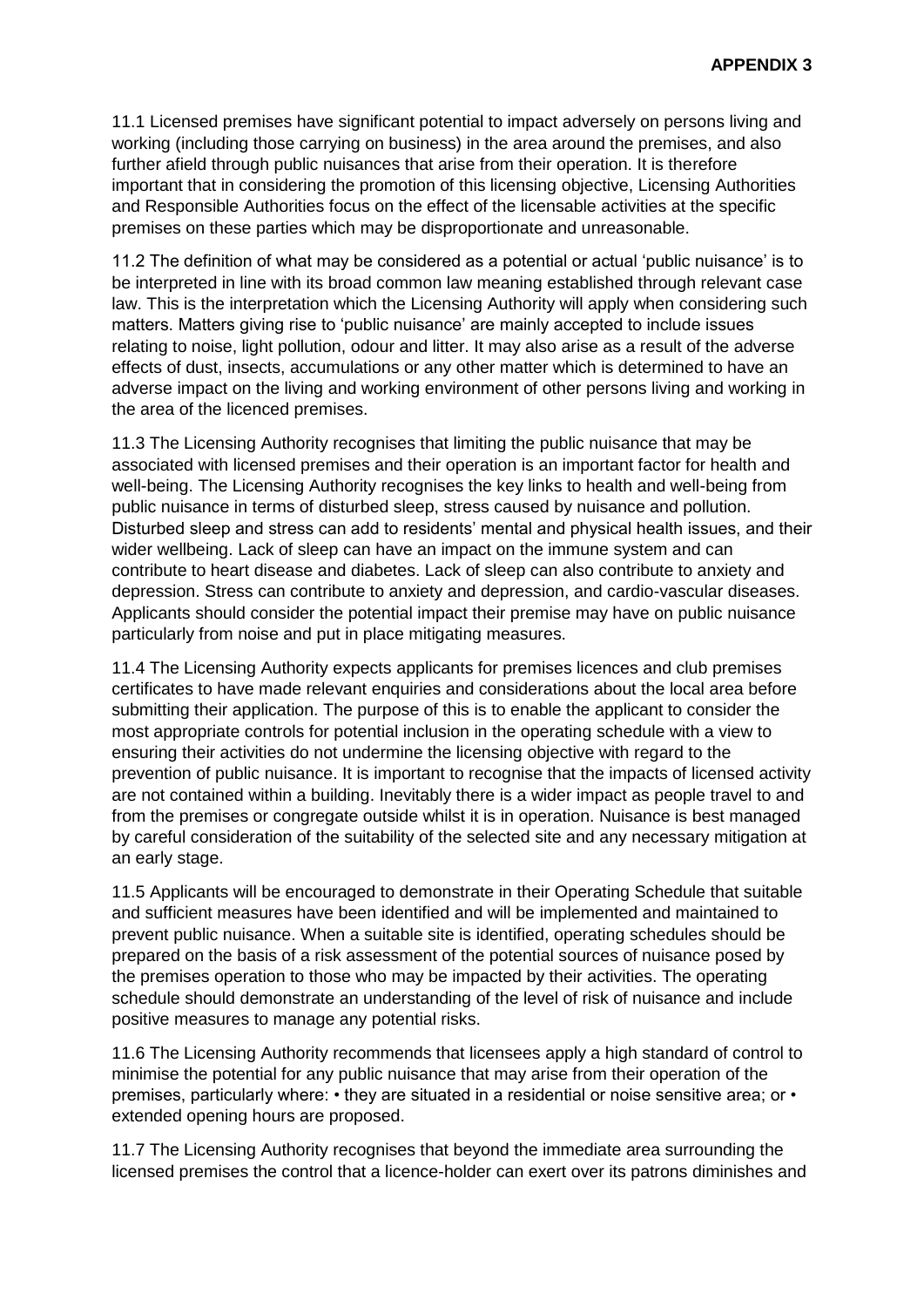individuals who engage in anti-social behaviour are accountable in their own right. However, applicants are encouraged to consider the actions they may take as a responsible licenceholder to mitigate the potential adverse impact of patrons. The operating schedule should again be used to demonstrate an understanding of the potential risks and the positive measures that may be implemented to manage such issues.

13.9 The Authority expects age verification measures to be operated by licensed premises involved in the sale and supply of alcohol to ensure the licensing objective for the protection of children is met. To support the age-verification process the Authority strongly recommended that premises have the following measures in place to ensure age verification for sales –21 • That 'Challenge 25' is supported as part of the age verification scheme established. The scheme should require the production of evidence of age from any person appearing to staff engaged in selling or supplying alcohol to be under the age of 25 and who is attempting to buy alcohol. • That evidence of the scheme (in the form of documented procedures) is maintained and made available for inspection by authorised officers. • That all staff involved in the sale of alcohol shall be trained in age verification schemes and proxy sales, where a person attempts to buy alcohol for a person under 18. Records of such training shall be retained on the premises and made available for inspection by authorised officers. • That an incident log be maintained, and details of all age-related refusals recorded. This book shall be reviewed monthly by the DPS and actions taken recorded in the book and signed off by the DPS. The log shall be retained on the premises and made available for inspection by authorised officers. • That a personal licence holder shall be on the premises at all times that alcohol is supplied. • That the DPS shall ensure that, as far as is reasonably practical, alcohol is displayed in an area which can be constantly monitored or supervised by staff, separate from goods likely to be purchased by persons under 18.

14.3 Amendments to the Act has inserted the term 'other person' to replace 'interested party' as someone who can make representations, it also removed the vicinity test for residents and the specific term of councillor. This opens up the range of persons who may make representation and includes for example the following:- • Residents living near the premises • Persons with an interest in the premises or locality • Local councillors • Businesses with an interest in the premises or locality. • Organisations with an interest in the locality, premises or licensable activities.22 The Council will have to decide if the representation is relevant and/or reasonable, and in making that assessment will assess the person or organisation making the representation and their relationship to the premises and or vicinity.

14.4 Relevant representations will be taken as those that relate to the fundamental principles of the Licensing Act, any organisation or individual wishing to object to any application will therefore need to state whether they are doing so on the grounds of: • The prevention of crime and disorder; • Public safety; • The prevention of public nuisance; • The protection of children from harm.

14.5 Unreasonable, frivolous and vexatious representations will be disregarded. Representations that have been made and considered elsewhere, for example as an objection to a planning application, may also be disregarded where consideration of such representations would be duplication.

16.2 Therefore, any person is able to make representations in relation to certain types of applications as an "Other Person" However; all representations must relate to the licensing objectives and may not be frivolous or vexatious.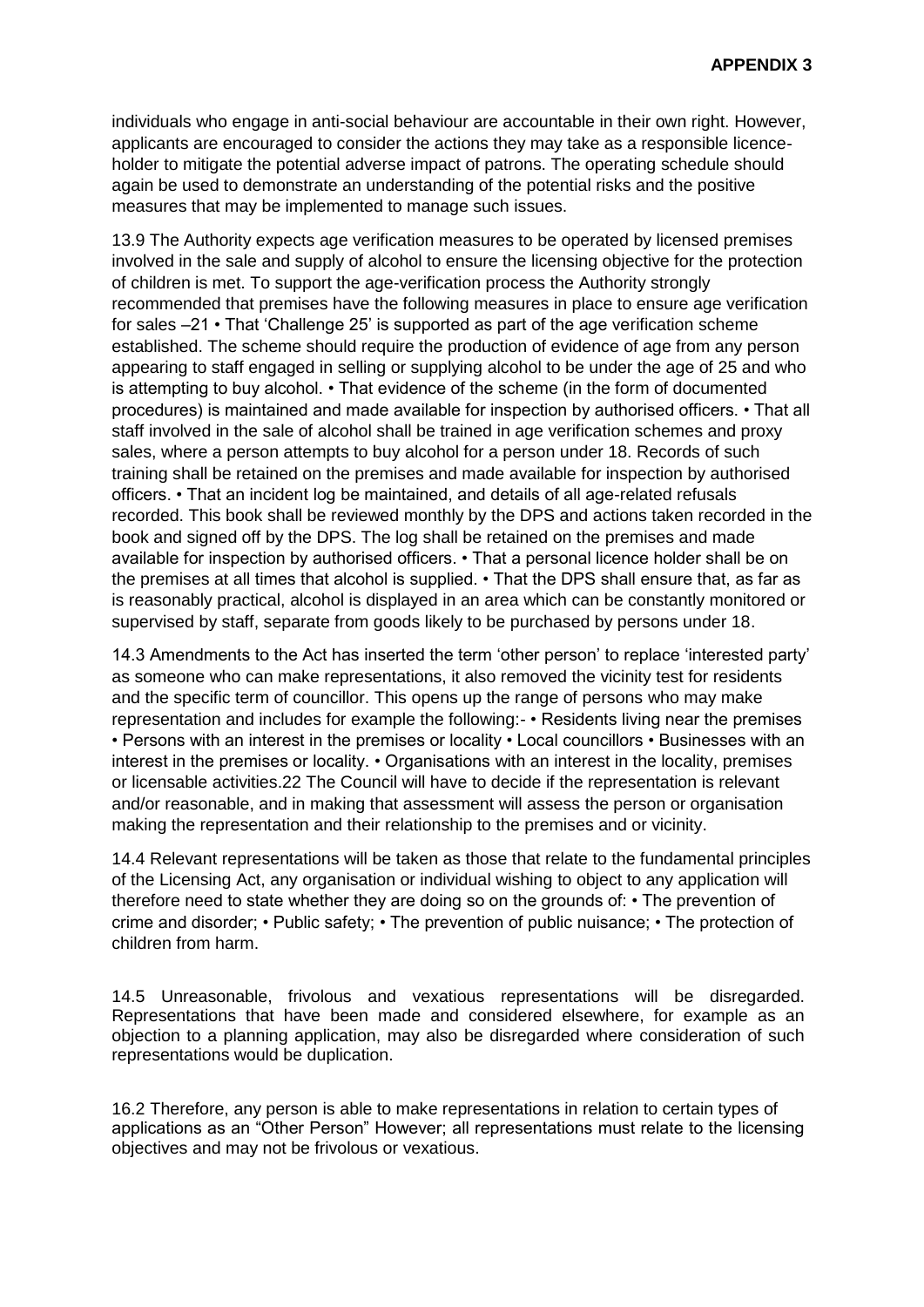17.6 Applications for premises licences for permanent commercial premises should normally be from businesses with planning consent for the property concerned. However, applications for licences may be made before any relevant planning permission has been sought or granted by the Local Planning Authority.

25.6 The steps for consideration of licensing application, a licensing variation and a club premises certificate are: a) If no representations are made to an application, the Authority must grant it in full. Please see our website for further information www.caerphilly.gov.uk b) When an application is made, and relevant representation are made to the Authority it must hold a hearing of the Licensing Sub-Committee (unless those who have made representations agree in advance that this is unnecessary). 48 c) The Licensing Sub-Committee will then consider the evidence provided by applicants and by those making representations, the legislation and accompanying Guidance, the Statement of Licensing Policy and any other relevant data. d) The Licensing Sub-Committee will determine the application and will take any steps it considers appropriate for the promotion of the licensing objectives. e) Conditions on the licence, additional to those voluntarily offered by the applicant, may be considered. Appropriate conditions will focus on matters which are within the control of individual licensees and which also relate to the premises or places being used for licensable activities and the impact of those activities in the vicinity. If situations arise where the licensing objectives are compromised but cannot be dealt with by the use of appropriate conditions the Licensing Authority will consider whether it is appropriate for a licence to be issued or for the premises to continue in operation.

25.7 Conditions on a licence: • Must be appropriate for the promotion of the licensing objectives; • Must be precise and enforceable; • Must be unambiguous and clear in what they intend to achieve; • Should not duplicate other statutory requirements or other duties or responsibilities placed on the employer by other legislation; • Must be tailored to the individual type, location and characteristics of the premises and events concerned; • Should not be standardised and may be unlawful when it cannot be demonstrated that they are appropriate for the promotion of the licensing objectives in an individual case; • Should not replicate offences set out in the 2003 Act or other legislation; • Should be proportionate, justifiable and capable of being met; • Cannot seek to manage the behaviour of customers once they are beyond the direct management of the licence holder and their staff, but may impact on the behaviour of customers in the immediate vicinity of the premises or as they enter or leave; and • Should be written in a prescriptive format.

26.1 All new and variation applications should incorporate an 'operating schedule' which outlines how the premises will be operated. This should include details of how the applicant will promote the four licensing objectives and reduce any potential negative impact from the operation of their business on the local community, depending on the type of premises, location and profile of customers. The proposals contained in the operating schedule will form the main body of the conditions to be applied to the licence, together with any applicable mandatory conditions, any conditions agreed with responsible authorities during the application process and any conditions imposed by a licensing sub-committee where representations have been made.

26.2 In completing an operating schedule, applicants are expected to have regard to this statement of licensing policy and to demonstrate suitable knowledge of their local area when describing the steps that they propose to take in order to promote the Licensing Objectives.